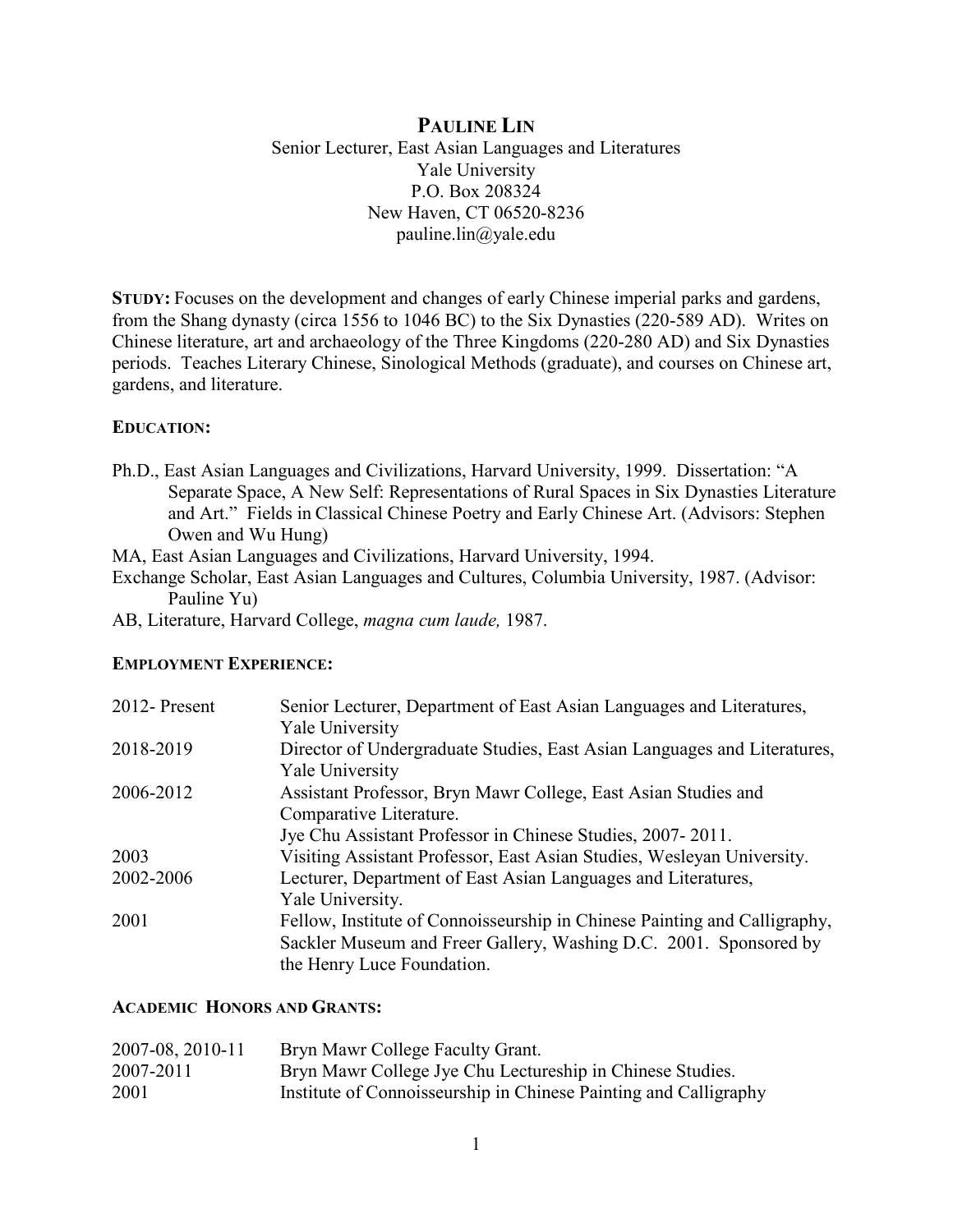|         | Fellowship, sponsored by the Luce Foundation, 2001.                    |
|---------|------------------------------------------------------------------------|
| 1994    | Graduate Society Fellowship, Harvard University, 1994.                 |
| 1993-94 | Chiang Ching-kuo Foundation Dissertation Fellowship, 1993-94.          |
| 1991-92 | China Times Cultural Foundation Dissertation Fellowship, 1991-92.      |
| 1991-92 | Certificate of Distinction in Teaching, Harvard University, 1991-92.   |
| 1984-87 | Harvard College Scholarship and Elizabeth Cary Agassiz Award, 1984-87. |

### **PUBLICATIONS:**

- "*Chong shen Ying Qu ji qi yu Tao Qian zhi jian de shi xue guan xi*" 重審應璩及其與 陶渊明之間的詩學關係,"in *Zhongguo gu dian wen xue yan jiu de xin shi jing – wan jin Beimei Han xue lun wen xuan yi* 中國古典文學研究的新視鏡 – 晚近北美 漢學論文選譯 [New Angles into Studies of Classical Chinese Literature: Recent Studies from North American Sinologists], tr. and edited by Bian Dongpo 卞東坡 (Hefei: Anhui jiaoyu chu ban she, 2016): 20-48.
- "Ying Qu" in *Early Medieval Chinese Texts: A Bibliographic Guide*, ed. Cynthia Chennault, Keith Knapp, Alan Berkowitz, and Albert Dien. Berkeley: Institute of East Asian Studies, 2015: 450-53.
- "*Tao Yuanming heyi bei cheng wei 'Gujin yinyi shiren zhi zong' – chongshen Tao Yuanming yu Ying Qu and shixue guanxi*," 陶渊明何以被称为"古今隐逸诗人之 宗"——重审陶渊明与应璩的诗学关系, Trans. by Bian Dongpo 卞東波, in Nanjing daxue wenxue yuan mingzuo xin shang 南京大學文學院名作欣賞, *Nanjing University School of Humanities Masterpieces Review* 2014 (19): 16-18.
- "*Chong shen Ying Qu yu Tao Qian zhi shixue lianxi*" 重審應璩與陶潛之詩學聯繫. Translated by Bian Dongpo 卞東波. *Gudian wenxian yanjiu* 古典文獻研究, no. 16 (July, 2013): 426-458.
- *Biographical entries on "Zhang Xie" and "Liu Kun" for the Dictionary of Literary Biography: Classical Chinese Writers, edited by Curtis Smith.* Detroit: Gale Research Co., 2011: 89-93; 318-322.
- "Rediscovering Ying Qu and his Poetic Relationship to Tao Qian," *Harvard Journal of Asiatic Studies*, 69.1 (June, 2009): 37-74.
- "创意的循环:重論应璩、陶潜和清贫隐士传统,"["Appropriated Originality: Tao Qian, Ying Qu, and the Tradition of the Impoverished Recluse Gentleman"] *Proceedings for the International Conference on Chinese Literature of Middle Ages (from Han to Tang Dynasty)* 中国中古文学(汉-唐)国际学术研讨会论文北京 : 首都师范大学. In press.
- "Painting a Voice of Dissent," book review of Alfreda Murck's *Poetry and Painting in Song China* (Cambridge, Harvard University Press), in *The Review of Politics* 64.1 (Winter, 2002): 197-199.
- "The Tree-Figure Motif and the 'Seven Sages of the Bamboo Grove and Rong Qiqi' Mural Relief" in *Papers in Chinese Literature*, 2.1 (1994): 1-47.